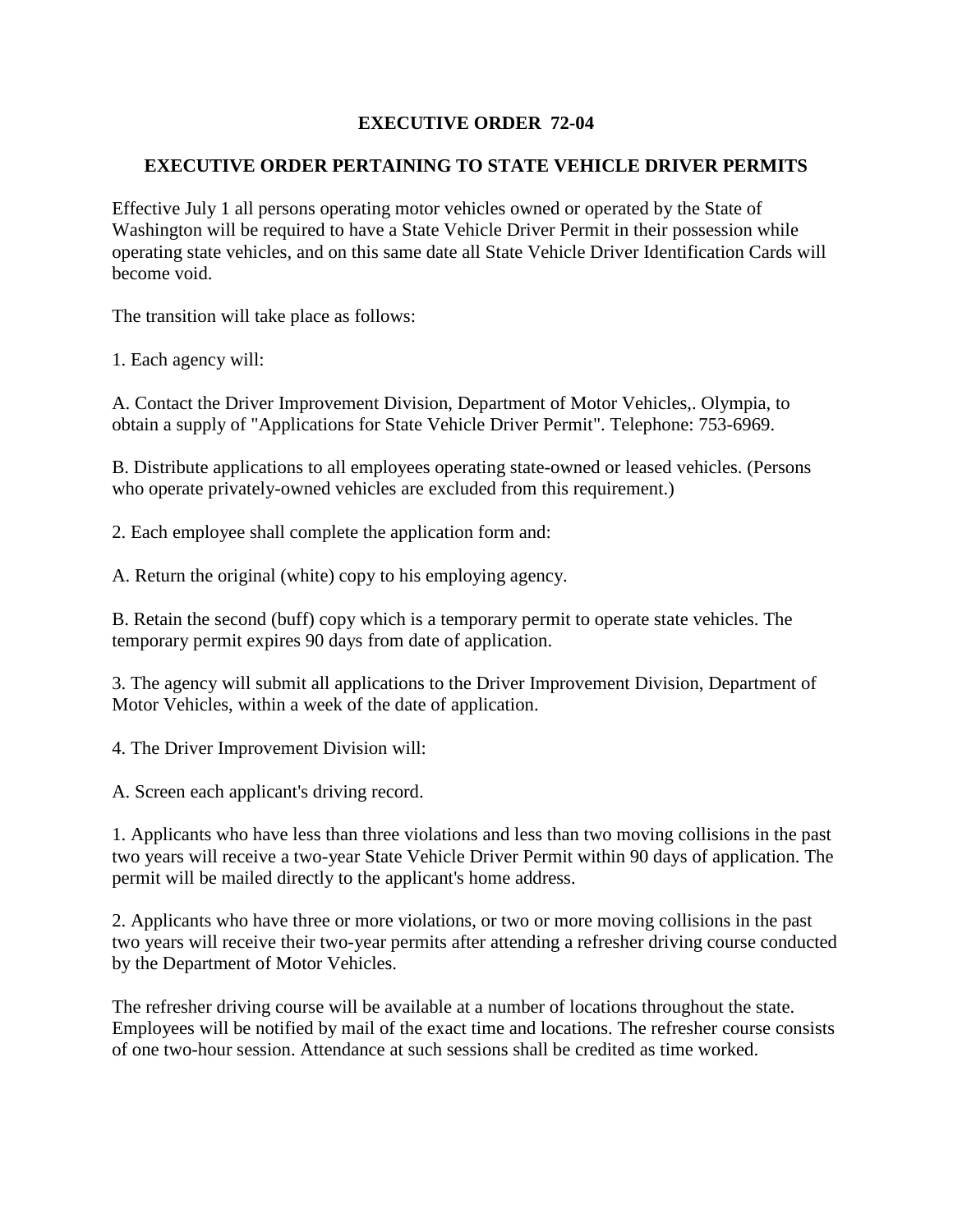5. The permanent Vehicle Driver Permit will expire every two years, 30 days after the expiration of the holder's Washington driver license. New permits will thenceforth be issued automatically each two years, subject to a driving record review as described in Section 4-A.

6. All persons who commence driving state vehicles subsequent to the effective date of this directive will follow the foregoing procedure in applying for a State Vehicle Driver Permit.

7. After initial processing the application forms will be returned to the originating agencies for filing. When an employee terminates service or transfers to another agency, the agency lie is leaving will complete the "termination" section and send the application to the Driver Improvement Division so that the driver's record can be updated. After transferring the employee must re-apply for a permit.

8. Permanent permits will be issued only to persons who possess a valid Washington Driver License. Temporary permits issued to persons who possess driver licenses from other states W411 be valid for a period of one years from date of application. Temporary permits held by persons licenses to drive in other states must be renewed annually.

9. Under no circumstances will a State Vehicle Driver Permit be issued to a person who does not have a valid driver's license.

## 10. Collision Frequency Report

Each agency will compute its own collision frequency on a quarterly basis. The quarter shall end on March 31, June 30, September 30, and December 31. Collision frequency is to be computed by multiplying by 1,000,000 the number of reported collisions involving a state vehicle in a given quarter, then dividing by the number of miles driven by employees in state vehicles during the same period of time. By the 15th of the month following the end of each quarter, each agency shall send to the Governor's Office a collision rate report containing the following information:

Name of Agency Quarter Ending (Month and Year) Number of Collisions Involving State Vehicles Number of Miles Driven in State Vehicles Collision Rate (Computed as Shown Above) Percentage Increase or Decrease over Previous Quarter

11. All questions concerning the new State Vehicle Driver Permit and the application procedure should be directed to the Driver Improvement Division, Department of Motor Vehicles, Olympia.

12. Since the State Vehicle Driver Identification Card will become void this July 1, it is incumbent upon each state agency to initiate the foregoing process promptly by following steps 1, 2 and 3. Application blanks are now available from the Driver Improvement Division, Department of Motor Vehicles.